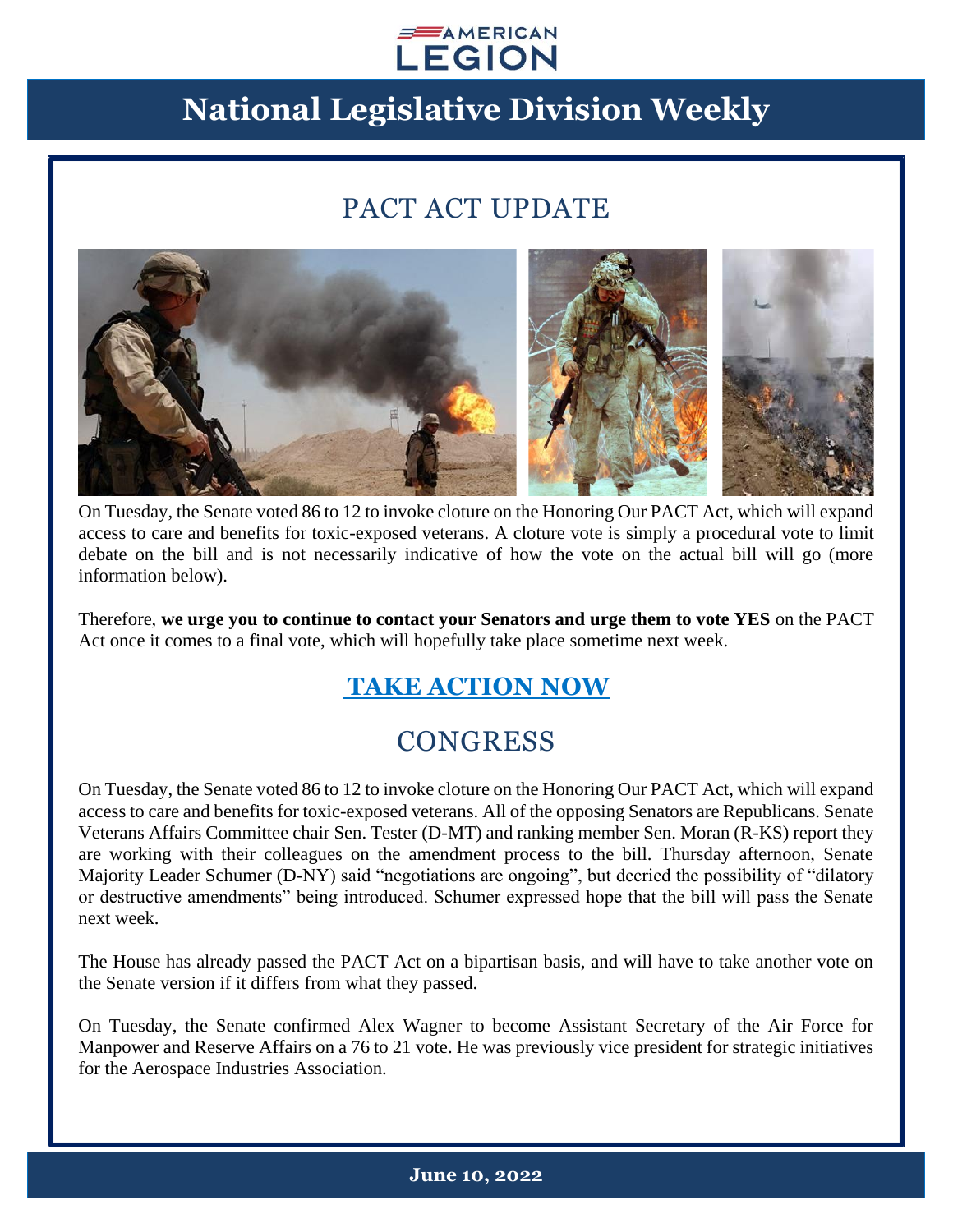

### VETERANS LEGISLATION SIGNED INTO LAW



*President Biden signs nine veterans-related bills into law on Tuesday, June 7.*

On Tuesday, President Biden signed nine bills into law related to veterans and the Department of Veterans Affairs (VA). Two of the bills address the VA's mammography screening program and women veterans' access to these services. Another bill provides the VA Inspector General with subpoena power over those who have already left the Department's employment. Lawmakers have been frustrated during several VA scandals when key players are allowed to resign or retire before their full role is investigated, and they can be held to account.

Other bills rename VA facilities. Thus, the community-based outpatient clinic (CBOC) in Oahu, Hawaii will be named after Daniel Akaka, the late Senator and war hero. The Provo Veterans Center in Orem, Utah will become the Col. Gail S. Halvorsen "Candy Bomber" Veterans Center.

The RECA Extension Act of 2022 extends, by two years, the availability of compensation for radiation exposure related to nuclear weapons development. This is in addition to toxic exposure coverage expansions in the PACT Act currently still in the Senate.

### FY23 NATIONAL DEFENSE AUTHORIZATION ACT (NDAA) – HOUSE & SENATE ACTION

All of the House Armed Services subcommittees marked up their portions of the FY23 NDAA this week. Contentious issues will be included in the full committee mark, and will receive attention in the June 22 marathon markup.

Notably, the Military Personnel Subcommittee mark extends the period for transferring military medical research to the Defense Health Agency (DHA) by an additional year, to September 30, 2023. In addition, it allows certain functions of the Army Medical Research and Materiel Command (AMRMC) to remain within the Army, upon certification to Congress as to why the exclusion is occurring. The Army, which controls the vast majority of military medical research, has opposed the wholesale transfer of these activities to DHA from the start. Certain public health functions specific to each military service and crucial to operations may also remain in each service, rather than transferring to the DHA.

The subcommittee also placed additional, ongoing restrictions to the military services' plans to reduce the number of medical billets, as most elements of direct care move to the DHA. Lawmakers are concerned there will be insufficient numbers of civilian providers to backfill those positions and care for service members, family members and retirees. Behavioral workforce capacity also received a great deal of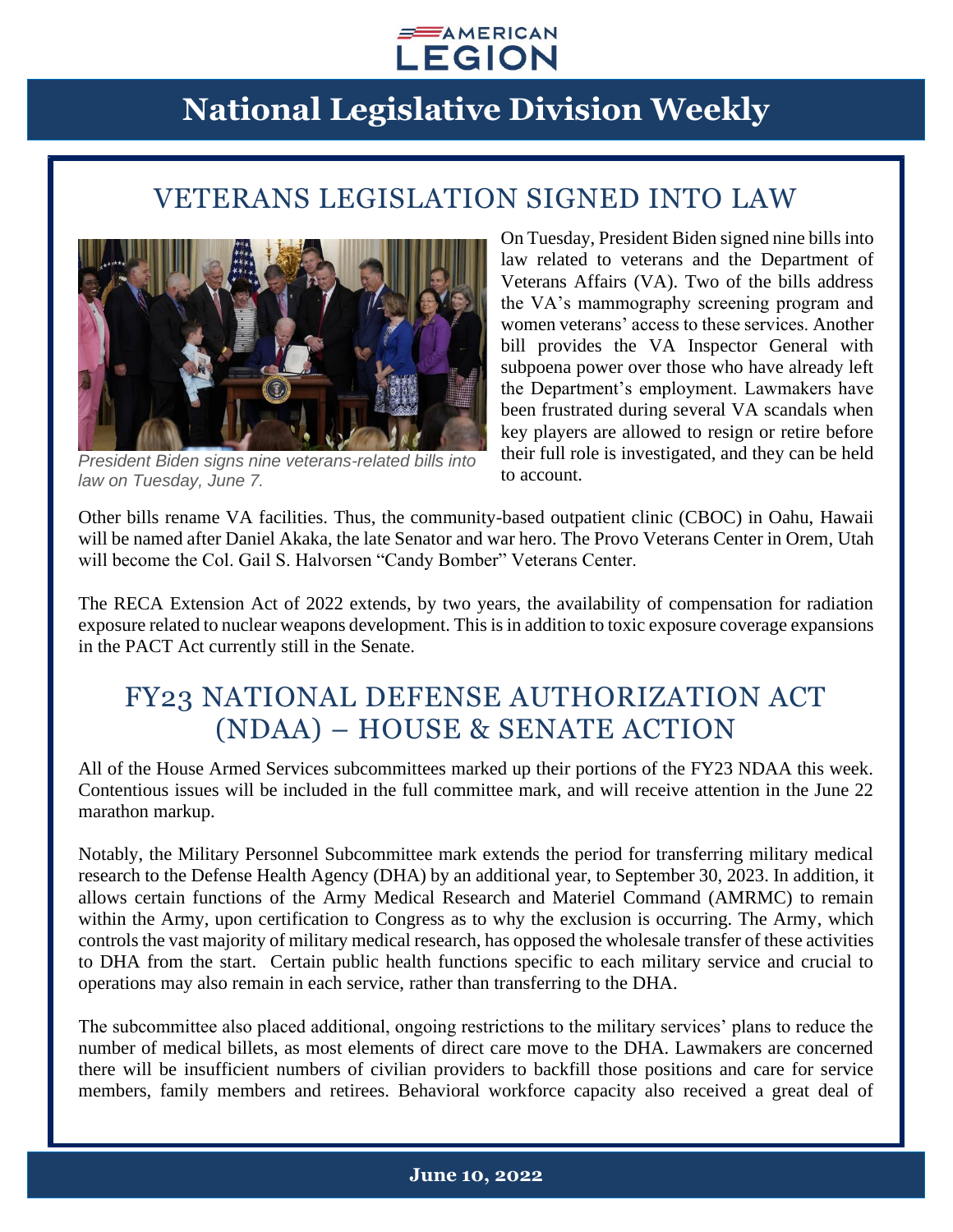

attention, with provisions to create new training programs for civilians serving in military treatment facilities and more degree-granting programs at the Uniformed Services University.

The Senate Armed Services Committee plans to hold both subcommittee and full committee markups of its FY23 NDAA next week. Holding with tradition, only the Readiness and Personnel Subcommittees will mark up in open session. The full committee markup will also be behind closed doors, and neither report nor bill language is expected to be released any time soon.

#### FY23 APPROPRIATIONS

The House Appropriations Committee has released its markup schedule for the FY23 spending bills. (While the authorizers, such as the House and Senate Armed Services Committees, give permission for federal agencies to run particular programs, the appropriators actually provide the money to do so.) Subcommittee markups will start next week; all subcommittee and full committee markups will be completed by June 30. This timing could potentially allow for the full House to pass at least some appropriations bills before the August recess.

The Defense Subcommittee markup will occur next Wednesday, behind closed doors. The Military Construction and Veterans Affairs (Milcon) Subcommittee will be open, on the same day. The full committee will take up the Defense bill on June 22 (yes, the same day as the NDAA markup), and the Milcon/VA bill on June 23. The subcommittee with jurisdiction over the Food and Drug Administration (FDA) will mark up on June 15, and the full committee will deal with that bill during the same meeting as the Milcon/VA bill.

### TAL TESTIFIES AT DEMOCRATIC SENATE STEERING **COMMITTEE**

On Wednesday, June 8, The American Legion's Legislative Director, Lawrence Montreuil, testified before the Democratic Senate Steering Committee to discuss The American Legion's legislative priorities. Senator Klobuchar (D-MN) moderated the event, which was attended by many notable Senators, including Senate Majority Leader Schumer (D-NY) and Chairman Tester (D-MT). During his remarks, Mr. Montreuil thanked the Senators for their leadership on the PACT Act and discussed what The American Legion would like to focus on for the rest of the 117<sup>th</sup> Congress. The American Legion's priorities include working on the "Citizenship for Service" campaign, which aims to pass legislation that will prevent non-American citizens who served honorably in the US military from getting deported after they leave the service. He also talked about passing the Afghan Adjustment Act, which would allow certain Afghan evacuees to apply for permanent status after one year of being paroled into the country.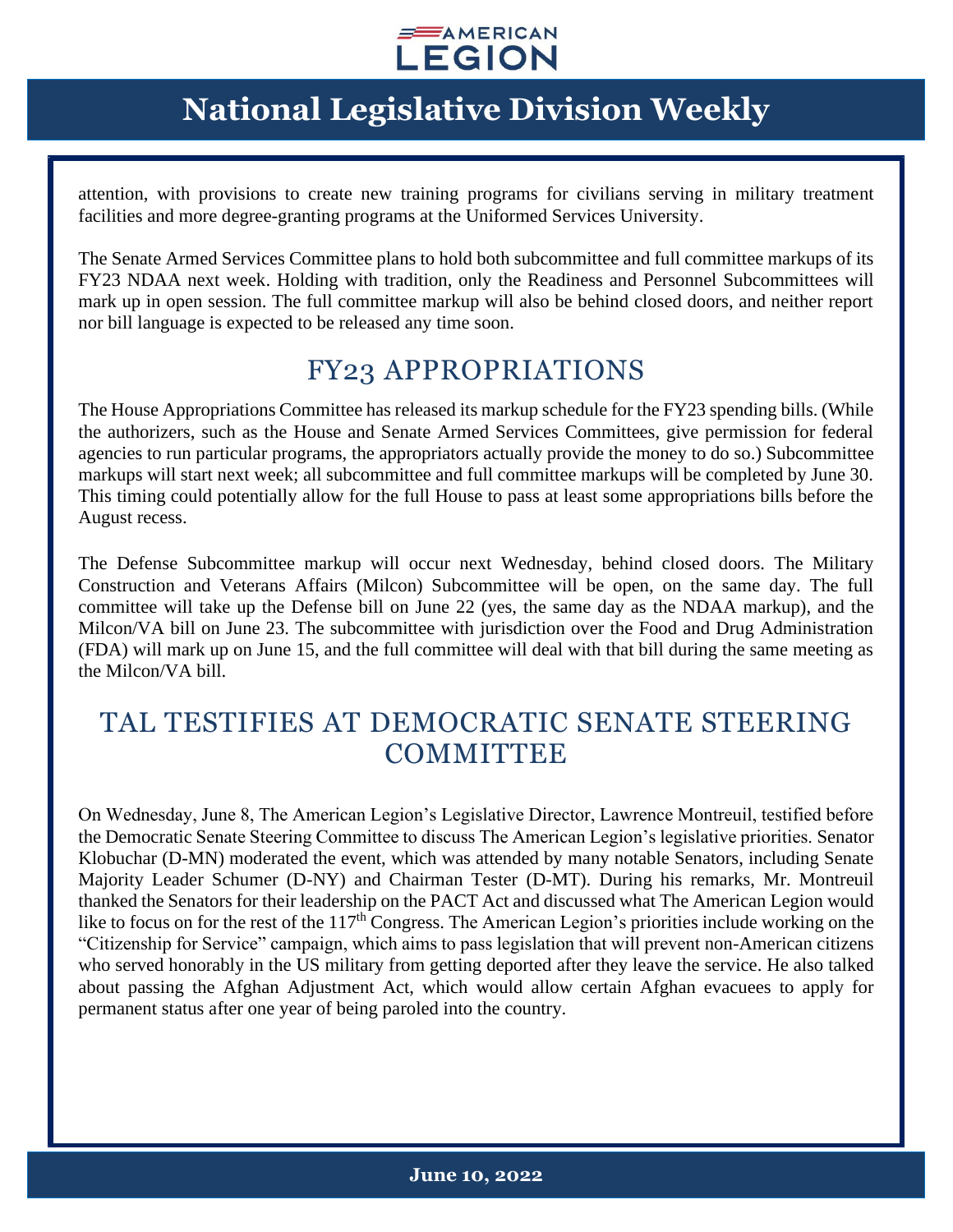



*Ranking Member Bost (R-IL) and Rep. Bergman (R-MI) visit and ATLAS pod in Springfield, VA American Legion Post.*



*FVA&R Director, Katie Purswell, speaks at a press conference to urge Senators to vote yes on the Honoring Our PACT Act.*

#### OTHER EVENTS FROM THIS WEEK

On Tuesday, June 7, The American Legion met with Rep. Bergman (R-MI) and Ranking Member Bost (R-IL) at the ATLAS Pod in Springfield, VA American Legion post. During the visit, the VA demonstrated the capabilities of the on-site ATLAS telehealth pod. The ATLAS program is a publicprivate partnership that leverages the latest in telehealth technologies to increase veterans' access to care.

On Tuesday, June 7, Director of VA&R Katie Purswell provided remarks in the Senate press conference for the Sergeant First Class Heath Robinson Honoring Our PACT Act with Chairman Tester, Ranking Member Moran, VSOs, and Jon Stewart. The Senate voted 86 to 12 to invoke cloture on the Honoring Our PACT Act, which will expand access to care and benefits for toxicexposed veterans. All of the opposing Senators are Republicans. Senate Veterans Affairs Committee chair Sen. Tester (D-MT) and ranking member Sen. Moran (R-KS) report they are working with their colleagues on the amendment process to the bill. Thursday afternoon, Senate Majority Leader Schumer (D-NY) said "negotiations are ongoing", but decried the possibility of "dilatory or destructive amendments" being introduced.

Schumer expressed hope that the bill will pass the Senate next week."

### UPCOMING HEARINGS

- On Tuesday, June 14, the Senate Armed Services Subcommittee on Readiness and Management Support will hold a hearing titled "Business meeting to markup those provisions which fall under the subcommittee's jurisdiction of the proposed National Defense Authorization Act for fiscal year 2023."
- On Tuesday, June 14, the Senate Veterans' Affairs Committee (SVAC) will hold a hearing titled "Hearings to examine the President's proposed budget request for fiscal year 2023 and proposed budget estimates for fiscal year 2024 for the Department of Veterans Affairs."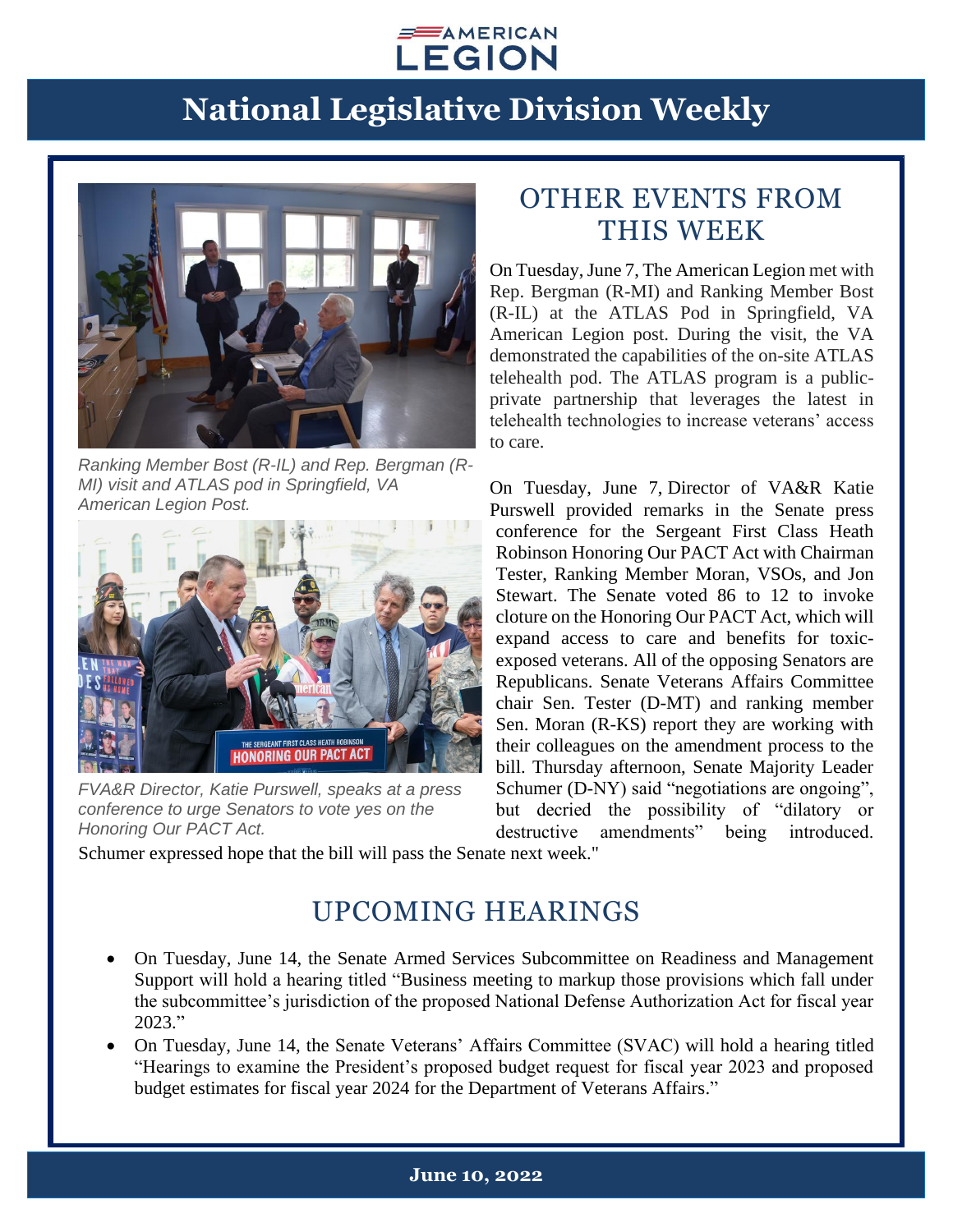

- On Tuesday, June 14, the Senate Armed Services Subcommittee on Personnel will hold a hearing titled "Business meeting to markup those provisions which fall under the subcommittee's jurisdiction of the proposed National Defense Authorization Act for fiscal year 2023."
- On Wednesday, June 15, the Veterans' Affairs Subcommittee on Economic Opportunity will hold a hearing titled "Reviewing President Biden's Strategy to Reduce Veteran Suicide by Addressing Economic Risk Factors."
- On Wednesday, June 15, the House Homeland Security Subcommittee on Intelligence and Counterterrorism will hold a hearing titled "Current Status of ISIS and al Qaeda."
- On Thursday, June 16, the House Veterans' Affairs Subcommittee on Oversight and Investigations will hold a hearing titled "Ensuring Independence and Building Trust: Considering Reforms to Whistleblower Protections at VA."

#### LEGIONNAIRE OF THE WEEK

In an effort to recognize the weekly accomplishments of our Legionnaires, we will spotlight an individual every week. These individuals demonstrate exceptional grassroots activism by meeting with/contacting their Congressional Representative/Senator to advocate for veterans. Efforts like these truly make a difference and give veterans a voice in Congress.

#### Bob Hensley, Tennessee

This week, we are excited to recognize Bob Hensley from Tennessee for working tirelessly on engaging Senators Blackburn (R-TN) and Hagerty (R-TN) to vote yes on the PACT Act. Mr. Hensley went above and beyond the call of duty by following up with district offices and staffers for the Tennessee Senators and providing them with information about how many Tennessee Legionnaires and sick veterans the PACT Act would impact.

Mr. Hensley currently serves as a member of the NEC and is the Vice Commander of Post 61 in Mountain City. He keeps in regular contact with his federal and state legislators.

Thank you for all that you do, Mr. Hensley!

If you have made a grassroots effort and would like to be considered for next week's "Legionnaire of the Week," please fill out the Congressional Contact Report Form [here.](https://www.legion.org/legislative/aar) You can also email me at [kisaacson@legion.org.](mailto:kisaacson@legion.org)

### MEETINGS

• This week, NLD Staff monitored the House Armed Service Subcommittee NDAA markup hearings as they approved their portions of the fiscal 2023 defense authorization bill, clearing the way for the full committee's annual, marathon markup of the entire bill on June 22. The House Armed Services Committee (HASC) hosts a thorough repository of FY23 NDAA resources [here.](https://armedservices.house.gov/ndaa)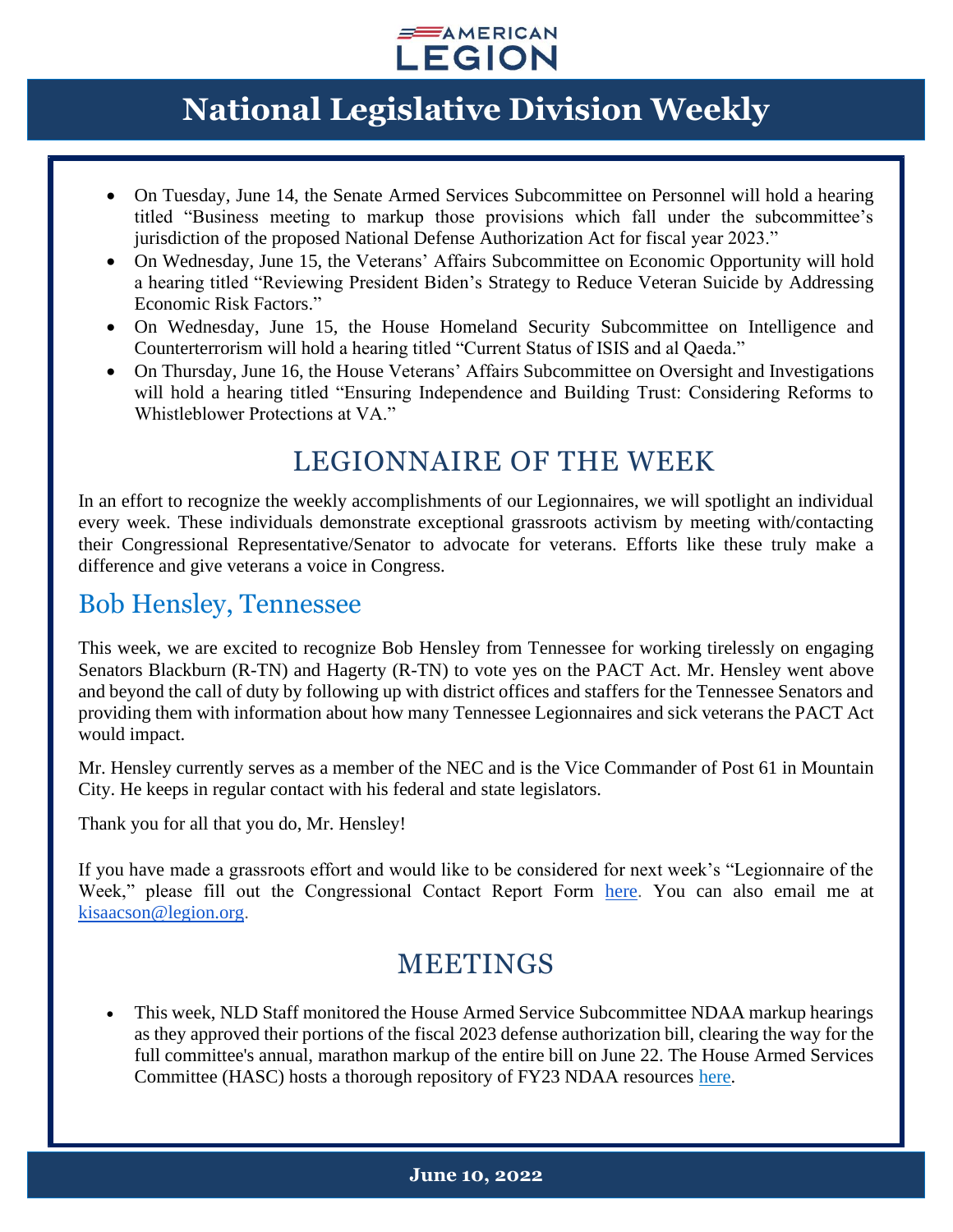

- On Monday, June 6, NLD Staff met with Rep. Gottheimer (D-NJ) to discuss The American Legion's legislative priorities as well as our targets for the FY23 NDAA.
- On Monday, June 6, NLD Staff met with Veterans Education Success (VES) to discuss quality oversight for veterans' education benefits.
- On Monday, June 6, NLD Staff attended an event hosted by the Brookings Institute titled "Taiwan's path forward: A conversation with KMT Chairman Eric Chu." More information and a video of the event are [here.](https://www.brookings.edu/events/taiwans-path-forward-a-conversation-with-kmt-chairman-eric-chu/)
- On Monday, June 6, NLD Staff met with a colleague from Iraq and Afghanistan Veterans of America (IAVA) to discuss advocacy for the Afghan Adjustment Act, a bill that would allow certain Afghan evacuees to apply for permanent status after one year of being paroled into the country.
- On Monday, June 6, NLD Staff lead a team of VSOs to make a final push for the Sergeant First Class Heath Robinson Honoring Our PACT Act by knocking on every Senator's door and dropping in to speak with their staff to provide information about how many sick veterans this legislation would help.
- On Tuesday, June 7, NLD Staff met with the Florida chapter of Concerned Veterans for America (CVA) to discuss efforts to repeal Authorization for Use of Military Force (AUMF) legislation.
- On Tuesday, June 7, NLD Staff joined a Four Corners of the House and Senate Veterans' Affairs Committees call on economic opportunity. House Veterans' Affairs Committee (HVAC) staff noted that there would be a GI Bill oversight hearing scheduled for July.
- On Tuesday, June 7, NLD Staff met with Rep. Bergman (R-MI) and Ranking Member Bost (R-IL) at the ATLAS Pod in Springfield, VA American Legion post.
- On Tuesday, June 7, NLD Staff accompanied Veterans Affairs and Rehabilitation (VA&R) Director, Katie Purswell, to provide remarks at the Senate press conference for the Sergeant First Class Heath Robinson Honoring Our PACT Act. Chairman Tester (D-MT), Ranking Member Moran (R-KS), VSOs, and Jon Stewart also attended the conference.
- On Wednesday, June 8, NLD Staff attended the House Small Business Committee hearing titled "Military to Main Street: Serving Veteran Entrepreneurship."
- On Wednesday, June 8, NLD Staff, along with the National Security Director, Mario Marquez, met with former Congressman Brian Baird to hear about his work on behalf of a campaign to establish a National Museum and Center for Service, which would honor all forms of public service.
- On Wednesday, June 8, NLD Staff attended a House Foreign Relations Committee hearing titled "Resourcing U.S. Priorities in the Indo-Pacific FY23 Budget." Written testimony is [here](https://docs.house.gov/Committee/Calendar/ByEvent.aspx?EventID=114878) and the video is [here.](https://foreignaffairs.house.gov/hearings?ID=C5B2A973-6A08-4DB9-9D54-E8CA484BC01F)
- On Wednesday, June 8, NLD Staff met with Chairwoman Brownley's (D-CA) Legislative Assistant to discuss women veterans' issues.
- On Wednesday, June 8, NLD Staff met with Sen. Ernst's (R-IA) Legislative Assistant to discuss ongoing veteran priorities.
- On Wednesday, June 8, NLD Staff participated in a VSO call to discuss the amendment process with SVAC staffers and the next steps for the passage of the Sergeant First Class Heath Robinson Honoring Our PACT Act.
- On Thursday, June 9, NLD Staff met with HVAC Economic Opportunity Subcommittee staff to discuss the quality of veterans education legislation.